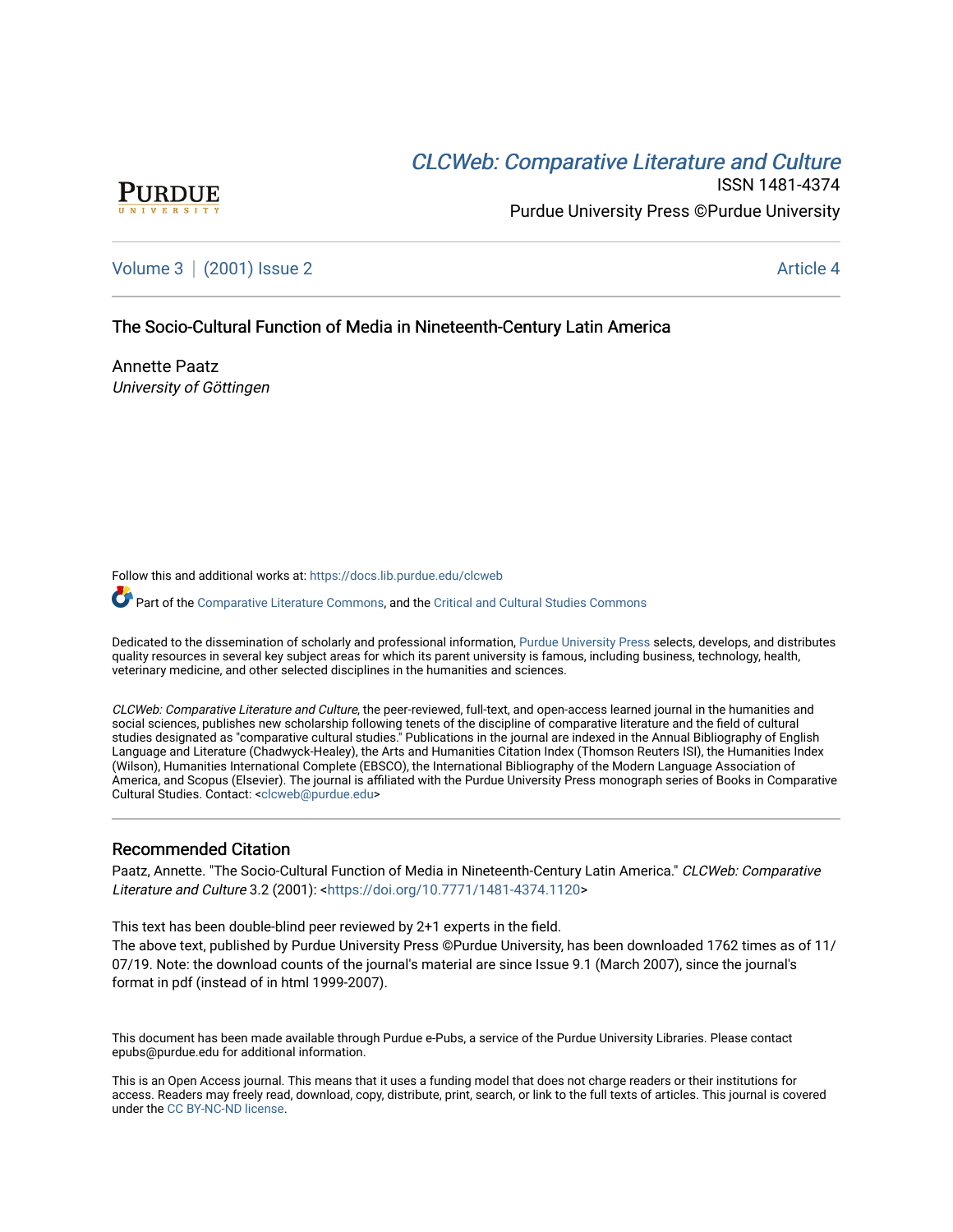## Purdue

UNIVERSITY PRESS <http://www.thepress.purdue.edu>

## CLCWeb: Comparative Literature and Culture

ISSN 1481-4374 <http://docs.lib.purdue.edu/clcweb> Purdue University Press ©Purdue University

CLCWeb: Comparative Literature and Culture, the peer-reviewed, full-text, and open-access learned journal in the humanities and social sciences, publishes new scholarship following tenets of the discipline of comparative literature and the field of cultural studies designated as "comparative cultural studies." In addition to the publication of articles, the journal publishes review articles of scholarly books and publishes research material in its Library Series. Publications in the journal are indexed in the Annual Bibliography of English Language and Literature (Chadwyck-Healey), the Arts and Humanities Citation Index (Thomson Reuters ISI), the Humanities Index (Wilson), Humanities International Complete (EBSCO), the International Bibliography of the Modern Langua-ge Association of America, and Scopus (Elsevier). The journal is affiliated with the Purdue University Press monog-raph series of Books in Comparative Cultural Studies. Contact: <clcweb@purdue.edu>

### Volume 3 Issue 2 (June 2001) Article 4 Annette Paatz,

"The Socio-Cultural Function of Media in Nineteenth-Century Latin America"

<http://docs.lib.purdue.edu/clcweb/vol3/iss2/4>

Contents of CLCWeb: Comparative Literature and Culture 3.2 (2001) <http://docs.lib.purdue.edu/clcweb/vol3/iss2/>

Abstract: In her article, "The Socio-Cultural Function of Media in Nineteenth-Century Latin America," Annette Paatz explores the function of the review genre in the context of Latin American nation building. Paatz focuses, on the one hand, on the genre's nationalist purposes and, on the other, on the appropriateness for intercultural communication. Drawing on the concept of mediated communication as social practice in the context of media cultural studies, Paatz analyses the reviews as representations of nineteenth-century Latin America's negotiations of transatlantic and thus intercultural relationships. She highlights the pragmatic ways in which Latin America utilized European media products in order to increase the flow of information and to sustain a Latin American pan-subcontinental communication. This fact suggests that the often noted importance of Paris as the cultural center of the Western world throughout the nineteenth century can be described in terms of the medial support it offered to Latin American nations in their claim for and building of cultural identity. By considering the conditions of production as well as reception, Paatz pays attention to cultural biases inherent in media communication between Europe and Latin America.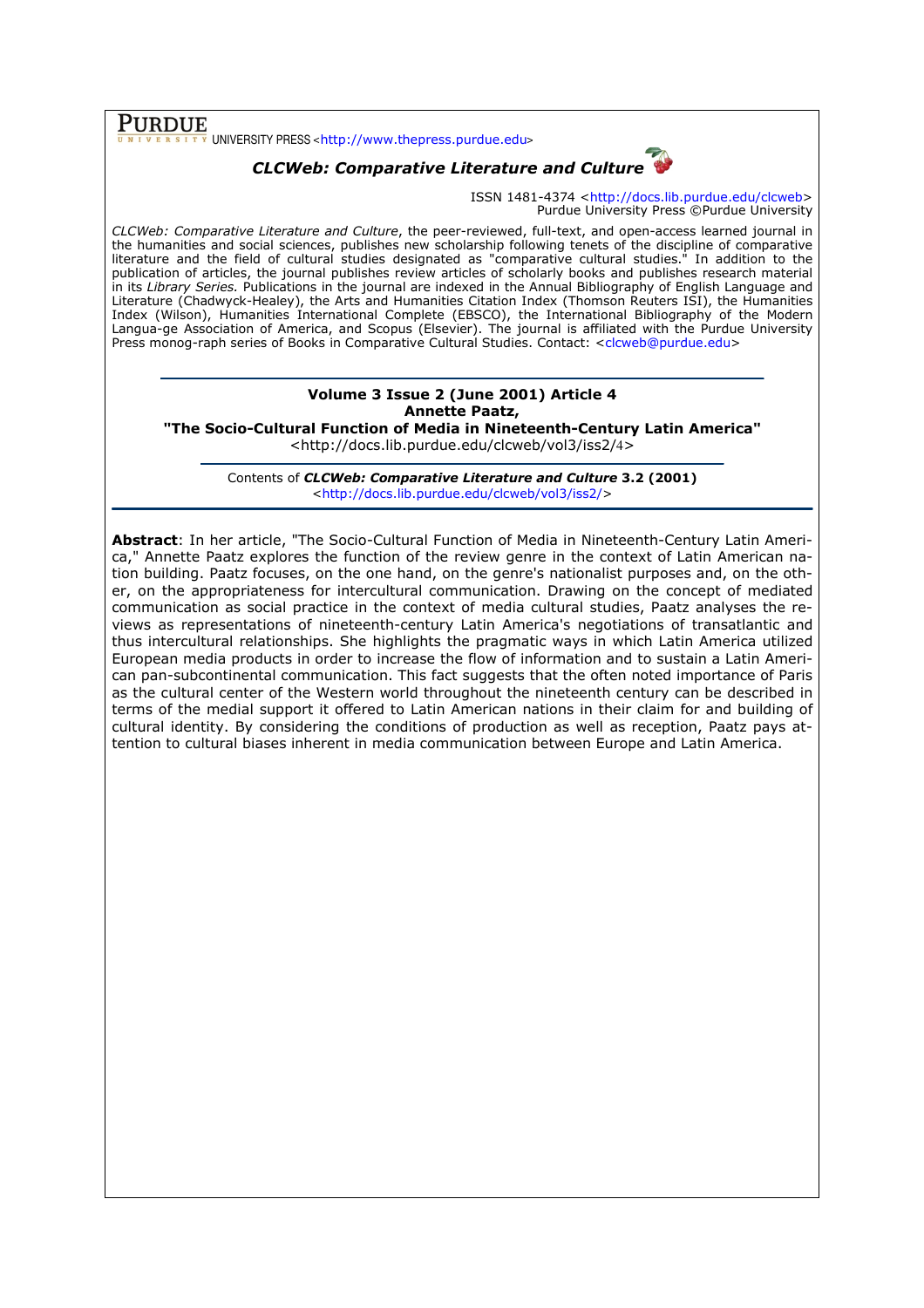Annette Paatz, "The Socio-Cultural Function of Media in Nineteenth-Century Latin America" page 2 of 9 CLCWeb: Comparative Literature and Culture 3.2 (2000): <http://docs.lib.purdue.edu/clcweb/vol3/iss2/4>

### Annette PAATZ

### The Socio-Cultural Function of Media in Nineteenth-Century Latin America

In 1879, Mariano Felipe Paz Soldán begins to translate into practice his project of a "Biblioteca Peruana" -- aimed at including the whole cultural production of contemporaneous Peru -- in his Revista Peruana (1879-80). In a first step, he assembles periodicals, "because they ... illustrate in a tangible manner the special progress of a nation" ("porque ellas ... hacen conocer de un modo palpable el progreso especial de una nación," Paz Soldán, Revista 1, 74; my translation). Periodicals are moreover of particular importance in a nineteenth-century Latin American context as the technical possibilities did not yet allow for the large-scale production of books. Boyd G. Carter, John E. Englekirk, and, more recently, Dieter Janik have emphasized the crucial ways in which periodicals contributed to the development of national literary cultures in Latin America. Owing to its national outlook, Soldán's "Biblioteca Peruana" includes mainly Peruvian periodicals, in addition to some publications from other Latin American countries. Thus it may at first seem surprising that the only European journal he mentions is the French Revue des Deux Mondes. He justifies this particular choice with the Revue's special importance, as in his view it "contains the real political, economic, and scientific contemporary history and that of the literary movement of the century" ("contiene la verdadera historia política, económica y científica contemporánea y del movimiento literario del siglo," Paz Soldán, Revista 2, 462; my translation). While this description highlights the wide thematic range of European review journals in general, Soldán's integration of the Revue seems to be symptomatic of nineteenth-century Latin American cultural politics: Despite a pronounced struggle for cultural autonomy, France -- the nation that, from a Latin American perspective, long remains synonymous with cultural progress in the "Old World" -- still figures prominently as a cultural model.

In this paper I bring together two premises of nineteenth-century Latin American cultural processes: On the one hand, the importance of journals and periodicals in the context of defining a Latin American cultural identity, and, on the other, the role of the emerging (mass) media system in negotiating the relationship between Latin America and France. In other words, I am interested in the conditions of mediated cultural transfer and mediated constructions of culture, with a special emphasis on the interdependence between Latin America's search for cultural autonomy and its simultaneous reliance on foreign cultural models. This interdependence can be described as a dynamic process, throwing into relief the ambivalent relationship between the new American nations and Europe: While in their political projects, these nineteenth-century creole republics focused on disaffiliating themselves from their former colonial power, they at the same time maintained close ties to their European *cultural* origins, thus striving for a new kind of reintegration of these two aspects. And, in fact, the "Biblioteca Peruana" is just one example of many: Latin American efforts at cultural institutionalization by means of an autonomous periodical press, combined with a simultaneous assimilation of parts of the European journalistic media system, prove to be characteristic of the inclusion of European discourses into Latin American culture in general. This interdependence becomes particularly clear in the context of mediated cultural transfer via periodicals, a connection which has received only scant attention from a contemporary media-theory perspective. The following reflections will thus focus on some of the central implications of mediatization in the context of nineteenth-century Latin America's cultural nation-building and its negotiations of transatlantic intercultural relationships.

As has been variously observed, the development of modern mass media has had a strong impact on cultural identity constructions and nation-building in general. In effect, processes of mediatization (including the industrialization of the writing process) are often closely related to processes of democratization. Benedict Anderson has highlighted the importance of a shared reading culture for the development of modern citizenship, considering a national press as an indispensible prerequisite for the constitution of what he terms "imagined communities." Throughout Western history, media have come to play an increasingly significant part in the transmission of culture, thus turning culture into media(ted) culture. At the same time, as one of the central premises of contemporary media theory holds, mediation not only entails the transmission of a cultural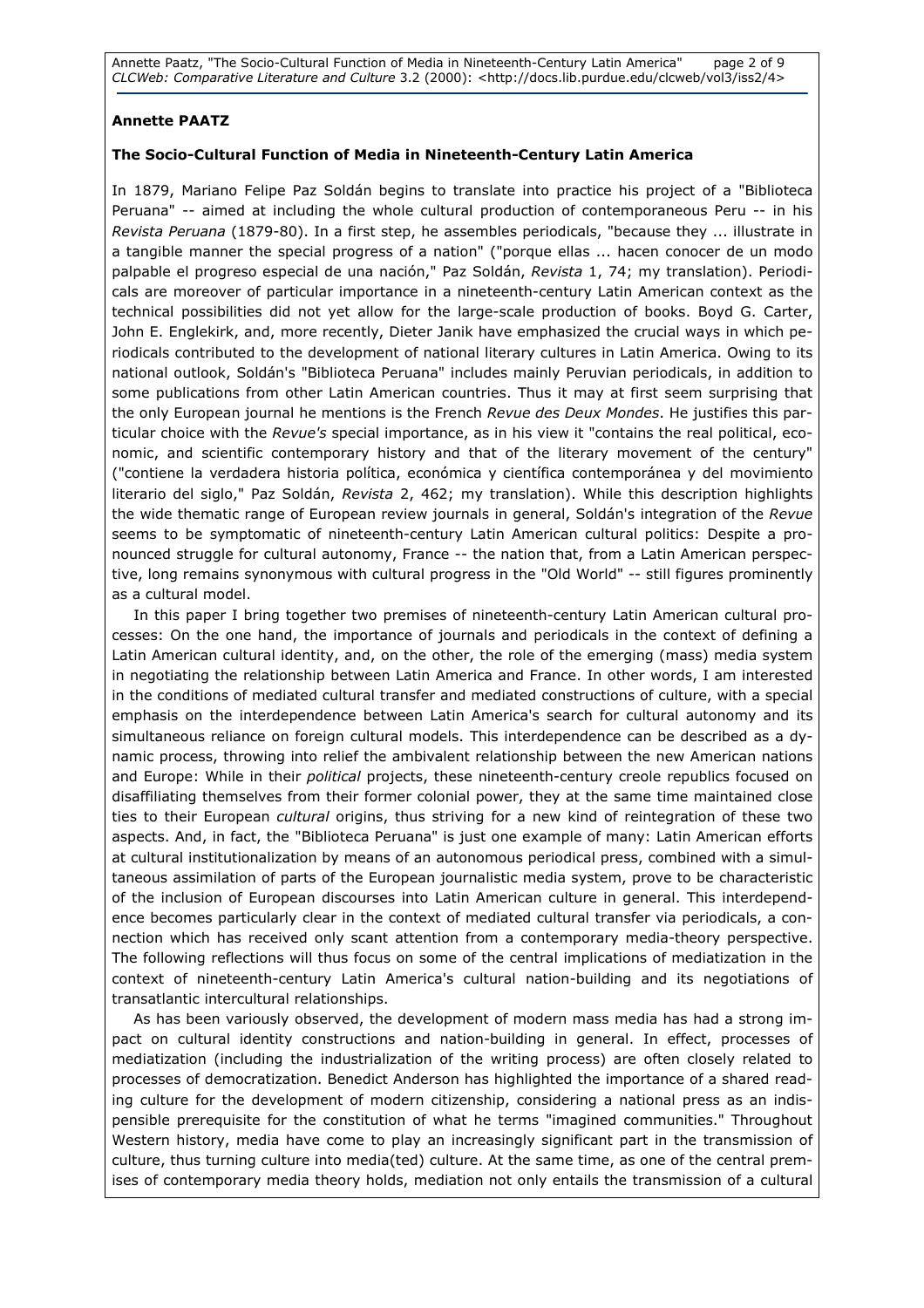Annette Paatz, "The Socio-Cultural Function of Media in Nineteenth-Century Latin America" page 3 of 9 CLCWeb: Comparative Literature and Culture 3.2 (2000): <http://docs.lib.purdue.edu/clcweb/vol3/iss2/4>

product across time and space; mediation inevitably also shapes the transmitted material, thus leaving its specific organizational and structural imprints. In other words, media are not only transmittors of information; rather, the information transmitted is subject to specific conditionings generated by the media themselves. Therefore, since media create processes of communication, and, as Jesús Martín-Barbero suggests in his study De los medios a las mediaciones (1987), since processes of communication are culture-bound, it is of central importance to analyze the social implications of this transmission (10). Due to their evolvement in the wake of explosive media developments throughout the twentieth century, media studies have so far focused primarily on television and electronic media. Yet the issues that seem so urgent to us at present are also highly relevant in earlier contexts. The central question of how media contribute to the organization of social reality, for example, may provide further insights into nineteenth-century press developments that go beyond the traditional reductionist historical accounts (consisting of mere listings of titles), or the positivistic studies arguing at the level of content, both of which fail to consider the consequences transmission itself has upon the reception of the respective materials. In this sense, Siegfried J. Schmidt has formulated in Die Welten der Medien. Grundlagen und Perspektiven der Medienbeobachtung (1996) the project of "media cultural studies" as the exploration of "the relationship between a society's predominant use of certain media, and the ensuing consequences for its methods of structuring knowledge" ("das Verhältnis zwischen dem gesellschaftlich vorherrschenden Gebrauch bestimmter Medien und den damit verbundenen Konsequenzen für die Struktur des Wissens einer Gesellschaft," Elsner et al. 167; see also Schmidt 41-43; my translation). One of the preferred fields of media cultural studies mentioned by Schmidt includes intercultural studies, which explore, for example, questions of interaction between cultures, cultural differentiation/disaffiliation, or constructions of cultural identity/alterity (42). In effect, mediation can be said to have the most drastic effects upon intercultural interaction and intercultural communication. And since, in the nineteenth century, cultural transfer reaches a fundamentally new quality due to the massive expansion of the periodical press, nineteenth-century developments in print media may arguably be considered as revolutionary, relatively speaking, as the late twentiethcentury media developments.

According to Werner Faulstich in Grundwissen Medien (1994), the nineteenth century marks the conclusion of what is frequently referred to as the second period in media history, centered on socalled "secondary media" (i.e., media that require technology for production, but not for reception) (31-33). This includes periodicals, since they are produced industrially, yet can be read by individuals without relying on technology. A theoretical approach to this period of "secondary media" allows us to pay special attention to the emergence of a cultural industry as well as the specifics of processes of mediatory production and reception, or, in other words, to the above-described concept of mediated communication as social practice. In the context of communication processes enacted by periodicals, Faulstich has identified, at least since the mid-nineteenth century, a shift from author-centered to recipient-oriented publications (355-58). This shift strengthens the significance of communication on a larger scale, thus gaining particular importance in the context of mediated cultural transfer. In a national context, this audience orientation highlights the crucial role that periodicals begin to play in the constitution of the bourgeois public sphere; in a Spanish American context, it furthermore corresponds to the creole elites' aspirations to inform their (educated) peers about how they imagined their social communities. At the same time, once nationallyoriented periodicals are imported into different cultural contexts, their orientation toward a specific (national) audience leads to strong incongruities between their originally intended and their actual readership.

In this context, the Revue des Deux Mondes's review format is interesting precisely because of its ambivalent self-positioning vis-à-vis national and international reference cultures, the construction of cultural identities, and intercultural acts of communication. Although including translations of foreign literary texts and related materials, for example, the Revue des Deux Mondes clearly privileges French national literary productions. This preference is related to the Revue's association, at least during the 1830s, with the Romantic movement (see Furman). Most variants of Romanticism are characterized by a strong tendency toward a nationalist concept of culture, which at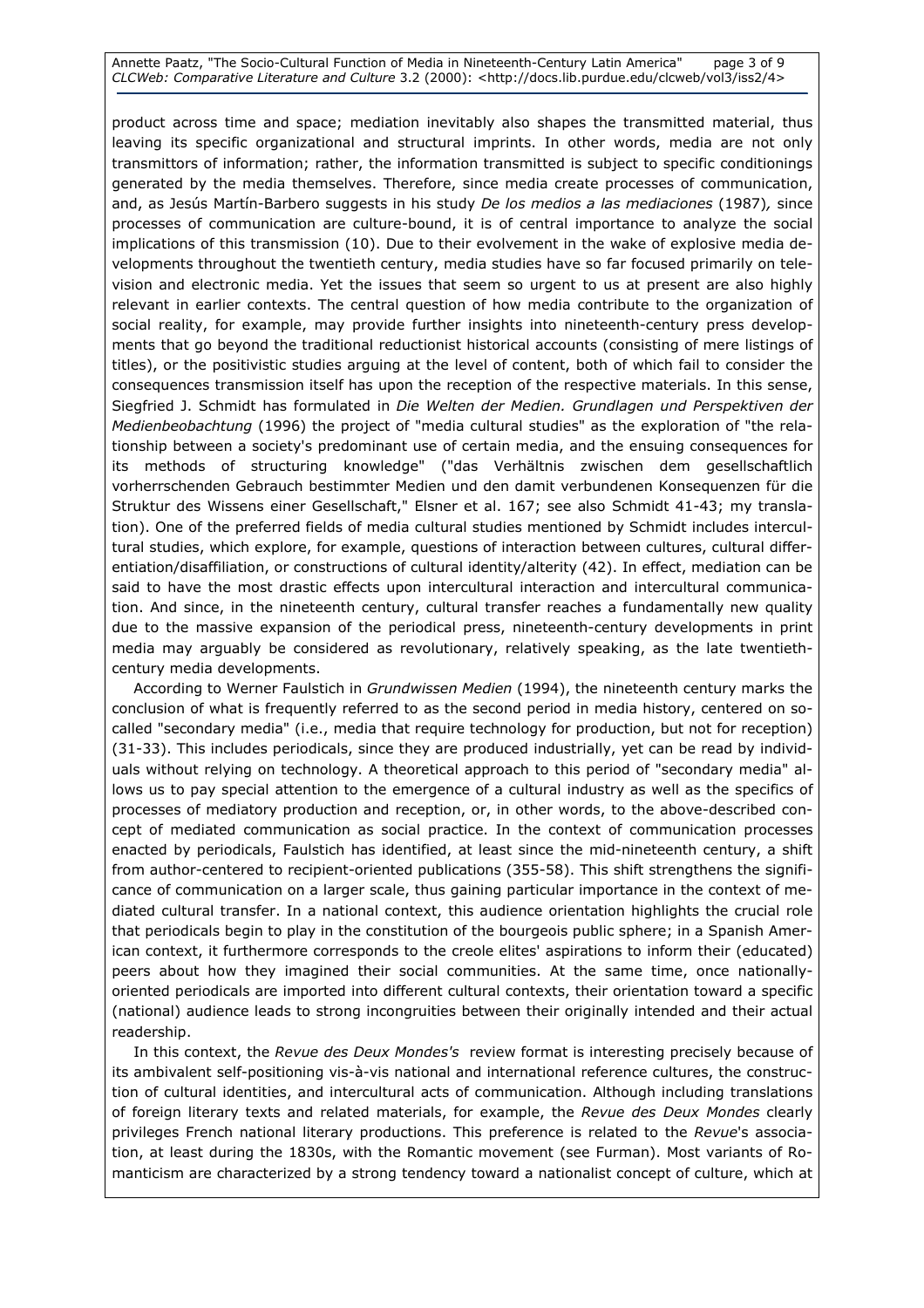Annette Paatz, "The Socio-Cultural Function of Media in Nineteenth-Century Latin America" page 4 of 9 CLCWeb: Comparative Literature and Culture 3.2 (2000): <http://docs.lib.purdue.edu/clcweb/vol3/iss2/4>

the same time also entails the comparative glance at other (national) cultures, hence presupposing, in contrast to current cultural premises, a homogenizing, essentialist notion of culture. Under these circumstances, the Revue des Deux Mondes was regarded as a metonym for French culture. This national paradigm may also be the reason why French review periodicals seemed to have had such a strong impact in Latin America, with their British and American variants, including the Edinburgh Review, the Quarterly Review, or the North-American Review, predating and even constituting a model for the Revue des Deux Mondes at its inception in 1831.

Reviews constitute what Klaus Merten has called in "Evolution der Kommunikation" (1994) a "meta-medium" (155), i.e., they present -- originally exclusively so, in the Revue des Deux Mondes still to a great extent -- critical reviews of book-length publications. In this way, they offer a selective guide to a country's growing cultural production and hence contribute to the construction of cultural memory. They are furthermore closely tied to their geographic distribution range and thus to their original audience. This connection tends to be reflected in their titles, with the Revue des Deux Mondes as the exception that proves the rule. (The significance of this seemingly programmatic title for a Spanish American context will be addressed below.) In France, however, there also existed La Revue de París (which was taken over by the editor of the Revue des Deux Mondes in 1834, subordinated to it, and finally folded in 1845). Argentinian Vicente Fidel López (1848-1893), in his Evocaciones históricas, refers to the Revue de París as an exponent of the enthusiastically-praised cultural climate of the French Revolution of 1830 and the subsequent monarchical government of Louis Philippe in his country: "Today noone is able to imagine the moral turmoil this incident has had upon the Argentine youth that attended the university halls. I do not know how it produced a massive influx of books and authors whose names up to this moment had not been heard. ... The Revue de París, where the new transcendental French literature of 1830 tried its strength, was sought like our most burning desire" ("nadie hoy es capaz de hacerse una idea del sacudimiento moral que este suceso produjo en la juventud argentina que cursaba las aulas universitarias. No sé cómo produjo una entrada torrencial de libros y autores que no se había oído mencionar hasta entonces. ... La Revue de París, donde todo lo nuevo y trascendental de la literatura francesa de 1830 ensayó sus fuerzas, era buscada como lo más palpitante de nuestros deseos," 29; my translation).

The success of the French reviews in Spanish America coincided with a period of strong interest in cultural development, manifesting itself in the establishment of institutions such as the Salón Literario (1837) in Buenos Aires, or the Chilean Sociedad Literaria (1842), to name only the most well-known examples. The Chilean intellectual José V. Lastarria draws attention to the launching of two publications "in the style of the European reviews" ("en la forma de las revistas europeas," qtd. in Carter, Historia 42; my translation) in the wake of the Sociedad Literaria's cultural climate. Like Paz Soldán in Peru, Lastarria is proud of this emerging media system, not only because of the new possibilities for transmitting information, but also because of the symbolic capital that can be acquired through the publication of revistas, European-style. Founding his Revista de Buenos Aires (1863-71), Vicente Quesada can already draw upon an existing Spanish-American review tradition by referring to the Revista del Pacífico (1858-61), or the Revista de Lima (1859-63) in "Prospecto" (1863). He shows his indebtedness to them by "send[ing] a greeting, not absolutely free from an excusable jealousy, to those precious shrines consecrated to American Letters in regions united across distances with ours by common efforts and tendencies that the Pacific and the Andes are unable to divide" ("[enviando] un recuerdo no del todo libre de una perdonable envidia, a aquellos preciosos santuarios consagrados a las Letras Americanas en territorios unidos a la distancia con el nuestro por esfuerzos y tendencias comunes que el Pacífico y los Andes no son bastantes a dividir," 4; my translation). In saying this, Quesada thus reveals the nationalist implications of his project, emphasizing furthermore that the absence of reviews in Argentina means "a kind of vacuum yet nearly incompatible with the culture of our society" ("una clase de vacío hasta incompatible ya con la cultura de nuestra sociedad," 3; my translation); at the same time, however, he displays his cultural solidarity with the other Spanish American nations.

Based on this aim of nation building on the one hand, and a voluntary affiliation with the cultural standards of Europe (and above all France) on the other, I now explore the intercultural im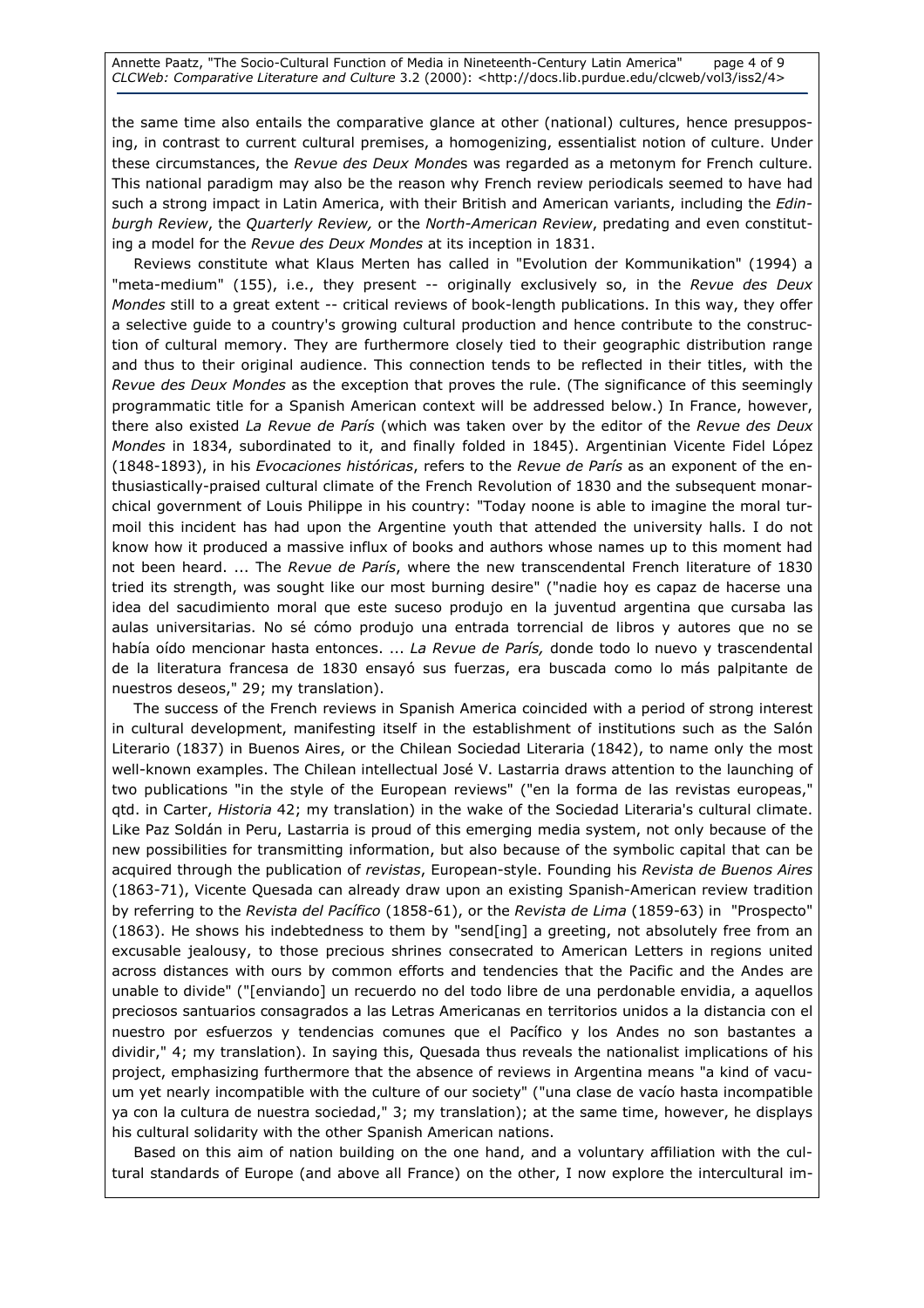Annette Paatz, "The Socio-Cultural Function of Media in Nineteenth-Century Latin America" page 5 of 9 CLCWeb: Comparative Literature and Culture 3.2 (2000): <http://docs.lib.purdue.edu/clcweb/vol3/iss2/4>

plications inherent in the review genre's transcendence of its original range of distribution. From the perspective of their countries of origin, reviews attain the status of cultural "ambassadors," thus proving particularly suitable for the purposes of cultural mediation and transfer. Located in an intermediate position between books and daily newspapers, they can claim more actuality than a book, but at the same time can accomplish a higher degree of reflection and analysis than the dailies. Because of the reviews' publication frequency (in general bimonthly or monthly), the transmission of information reaches a degree of continuity that corresponded -- at least theoretically - to the transatlantic shipping frequency. Subscription assures continuous delivery, and cultural transfer thus no longer depends on contingency or personal initiative but, due to its institutionalization, reaches a complexity unknown up to this point. Within a media context, the specific function ascribed to the review is primarily that of international distribution. The distribution of French periodicals in Latin America thus establishes a connection between France, a country with a complex infrastructure, and a subcontinent with substantial deficiencies in this area, i.e. a connection between the metropolis Paris and different cultural centers within Latin America, including Lima, Mexico City, Buenos Aires, Caracas, Santiago de Chile, or Valparaíso (these are at least the cities with subscription bureaus mentioned by the Revue des Deux Mondes).

The Revue des Deux Mondes's meaningful title, "review of both worlds," the Old and the New, presumably created a very particular expectation among the Latin American creole elites who at that time were anxious to partake of Western civilization. Yet the Revue's editor, François Buloz (who set the standards for "his" review up to his death in 1877), actually did not invent this title with the specific goals of his journal in mind. Rather, it had been adopted from a former publication specializing in travel reports, a fact which clearly reveals the European journalistic media's attitude toward the "New World": (Latin) America was objectified as the exotic "Other" that was granted a place in travel reports. Political and literary journals, on the other hand, much less frequently featured Latin American topics (despite François Buloz's professed intentions) because it took some time before this continent was accepted as an integral part of the Western community's projection of a so-called "concert des nations civilisées" (Reclus 909).

Thus, despite the Revue's programmatic title, the flow of information and communication between France and Latin America proved to be highly one-sided, an imbalance that was undoubtedly deplored by the creole intellectuals who had recognized the importance of communication via journalistic media for their nationalist project. They were not only keen to learn about the cultural productions of Europe, but also sought cultural exchange, i.e., a balanced transatlantic communication that equally took into account both Latin Americans as well as Europeans as producers of culture. Yet if the Revue des Deux Mondes was virtually integrated into the Latin American cultural system, this integration was not based upon the Revue's extensive and balanced discussion of themes related to Latin America's cultural production, or to works by Latin American authors. As I have described elsewhere, the Revue des Deux Mondes perpetuates a pronouncedly Eurocentric perspective that provides the European reader with a highly fictionalized, exoticist, and hence pejorative, image of Latin American social, political, and (though very rarely) cultural conditions, thus corresponding to the above-discussed changes in the press system by primarily catering toward the expectations of the journal's national (French) audience (see Paatz). At the same time, however, the Revue's essays not only reached the subcontinent but were used as "authorized" sources of information and were often cited or republished in local Latin American periodicals (occasionally even as separate publications in Spanish translation). In this way, Latin America regularly discounted the review's biased treatment of its materials in favor of its factual or informational benefit. Domingo Faustino Sarmiento, for example, not only relies for his discussion of the battle of Tablada in his famous book Facundo. Civilización y barbarie (1845) on a report published in the Revue des Deux Mondes; he also includes a -- profoundly Eurocentric -- review of the Facundo that has been published in the Revue des Deux Mondes in the second, 1851-edition of his book (see below). Latin Americans were thus clearly disposed to occupy the rhetorical space assigned to them by Europeans; they accepted their role as cultural "Other" in the context of a Eurocentric concept of culture, as long as, in principle, they were not denied the chances for future cultural progress. The Eurocentric perspective of European journalistic media thus seems not to have ad-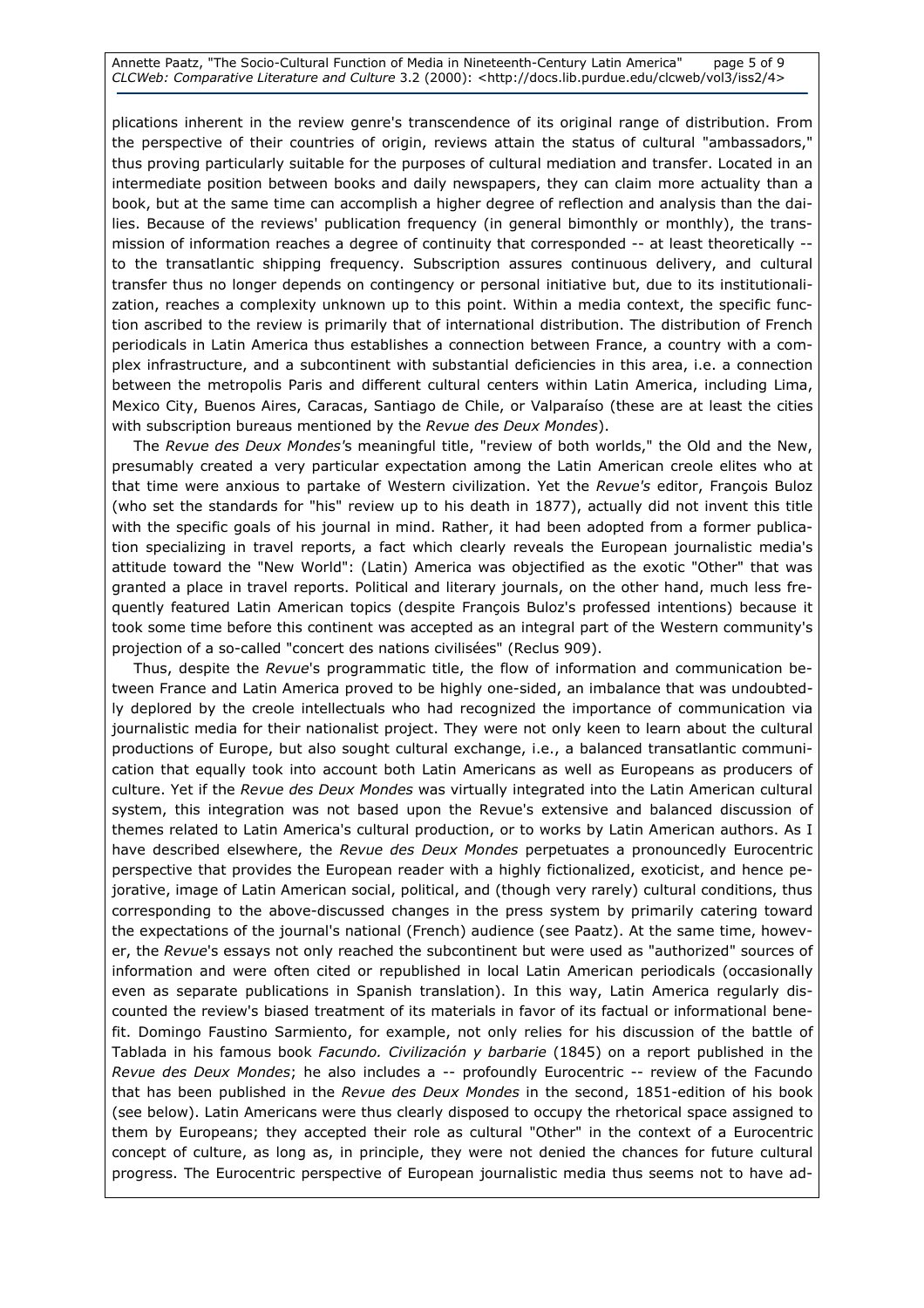versely affected their reception in Latin America; the Revue des Deux Mondes's concessions to a European readership were acknowledged, and its nationalist predilections could not detract from its popularity in Latin America.

In fact, this popularity of European periodicals in Latin America can largely be explained by pragmatic circumstances. The Latin American nations simply depended upon the supply of information of all kinds, irrespective of potential representational biases. We have to assume that a medium like the Revue des Deux Mondes, besides informing about the cultural status quo of Europe, could supply Latin America with information about their own subcontinent's social, political, geographical, and literary developments -- information which often was not available within the respective countries themselves. The most important aspect here is the advantage of a pansubcontinental distribution. Throughout the nineteenth century, Paris and its media served as a kind of information nexus for Latin America, which guaranteed the pan-subcontinental reception of both European and Latin American topics. This pragmatic use value is the most important reason for the ready acceptance of a culturally monolithic medium like the Revue des Deux Mondes by Latin America's emerging cultural system, as we have seen exemplified in the "Biblioteca Peruana."

Sarmiento was very much aware of these circumstances when, in the fall of 1845, he tried to convince François Buloz to include a review of his Facundo in the Revue. In this way, his book could become known throughout the whole Latin American world. The Revue des Deux Mondes thus offered a clear advantage over local Latin American periodicals (which were mostly restricted to a national range) as the infrastructural conditions did not allow for the establishment of subcontinental networks. This problem not only exists during the early stages of Latin America's cultural development, but is lamented time and again throughout the nineteenth -- and even up to the twentieth century. For example, in 1880, it is reported in the *Investigador* (Buenos Aires) that "the American nations do not know the productions of each other's bibliographers, men of letters, captains of industry, and scientists" ("los pueblos americanos no conocen mútuamente las producciones de sus bibliógrafos, literatos, industriales y hombres de ciencia"). On the other hand, "all of America is full of European periodicals, of literary works of all kinds, either in the Spanish original or in translation ... which, because of their cheap prices, are preferred to the productions of our own famous men of letters whose names are barely known" ("llena está la América entera de periódicos europeos, de obras literarias de toda especie, originales de España o traducidas ... que por la baratura de su precio están sobre las producciones de nuestros insignes literatos, cuyos nombres apenas son conocidos," Anonymous 167; my translation). This quotation also highlights the unequal levels of industrialization and commercialization of the respective literary marketplace; the latter had already received harsh criticism in France, mainly since the introduction of the roman-feuilleton in 1836. In Latin America, however, the problem consisted in the lack of professionalization and the concomitant absence of a media system sustained by professionals who were able to earn their living by editing and writing for periodicals: "The books from overseas are very well written and very cheap ... Since the authors do not earn their subsistence by their pen, those who condemn themselves to misery only for the sake of literary glory will be very rare" ("Los libros de ultramar son muy bien escritos y muy baratos ... Desde que los autores no se proporcionen con su pluma medios de subsistencia, serán rarísimos los que sólo por la gloria so condenen a la miseria," Amunátegui 464; my translation).

These advantages of the European media market were clearly recognized at the time and even led to the development of Spanish-language periodicals that were produced in Paris before being exported to Latin America, with the double aim of providing information about the cultural productions of Europe while at the same time creating a pan-American forum large enough to reach a great number of Latin American nations. The most important and long-lasting publication was El Correo de Ultramar (1842-86), and although it was criticized for flooding Latin America with bad translations of French novels, it also published texts from and about Latin American writers and, above all, functioned as a support for Latin America's media structure. But it was also the Correo de Ultramar that perpetuated a Eurocentric perspective by including Spanish translations of articles on Latin America by European writers. Yet the Correo was published for much longer than the Lat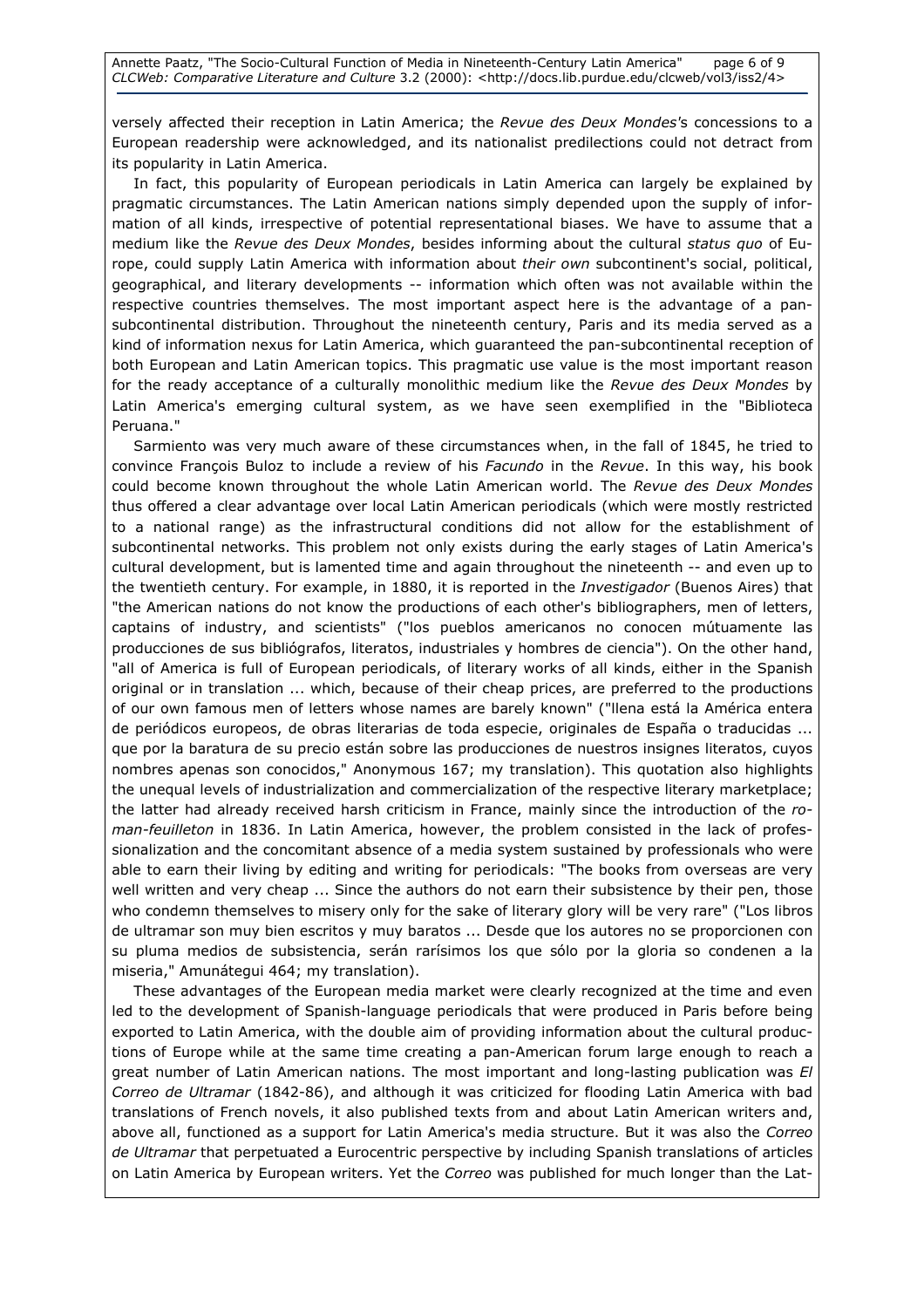Annette Paatz, "The Socio-Cultural Function of Media in Nineteenth-Century Latin America" page 7 of 9 CLCWeb: Comparative Literature and Culture 3.2 (2000): <http://docs.lib.purdue.edu/clcweb/vol3/iss2/4>

in American revistas, which often only appeared for one or two years, a fact that fully throws into relief the privileged advantages of the European media infrastructure. However, the revistas also had a very specific function within the emerging Latin American cultural field. Like the French Revue des Deux Mondes, they simultaneously promoted national identity and international exchange. Moreover, both the acceptance of European periodicals as well as the nationalist programmatics proposed by autochthonous ones are motivated by the aim of establishing a pan-subcontinental communication network. On this pragmatic level, the functionalization of the review genre within Latin America's media system explains the ready acceptance of foreign publications.

As we have seen above, in the context of these foreign publications, cultural transfer leads to quite specific articulations of culture. First of all, the mediatization of Latin American reality served to perpetuate, even on the subcontinent, a Eurocentric perspective that formed the basis of subsequent transatlantic cultural relations. Establishing a link between their own living conditions and the mediated material, Latin Americans tended to overlook the European attribution of cultural alterity and accepted their being positioned in a cultural relationship that relied on the notion of their own cultural progress projected into the future. Thus, given the difference between the material's originally intended audience and its actual Latin American readership, its reception has a strongly constructivist character.

On a theoretical level, this would challenge the concept of a one-dimensional conditioning of the audience by means of mediated communication processes, in this way leading to a new valorization of mass communication that centers on cognitive autonomy and social tuning. When media generate processes of communication, the perception of the "reality" that is gleaned from these communications strongly relies upon the audience's social situatedness. If such processes of communication occur between different cultures of completely divergent horizons of social experience, the constructedness of their reception is obvious. The acceptance of an Eurocentric perspective as perpetuated, for example, by the Revue des Deux Mondes, acquires a different significance in the context of Latin America's concrete socio-cultural situation, which privileges the development of a media-supported culture by overlooking the demeaning implications of the European bias. This may even have been made easier because of the Review's integration of fictional elements into factual reports with the aim of catering to the expectations of its European audience. Aníbal González in Journalism and the Development of Spanish American Narrative (1993) has demonstrated that the relationship between literature and journalism proves particularly important for nineteenth-century Latin American narrative texts, which suggests that the audience may well have been aware of such mechanisms. Moreover, the circumstances of a text's reception have to be seen in the organizational context of existing media systems: the pragmatic need for medial support from Europe is inextricably linked to the way in which European periodicals were received, similar to the crucial role played by France's positive image in the selection of French periodicals. 16. In my application of contemporary media theory to a historical situation, I should add that, for the period considered here and above all for a Latin American context, we cannot yet presuppose as dispersed an audience as is typically assumed by current theories of mass media. Even in Europe, printed media did not reach the majority of the population until about 1850 (see Stein 118). But even if, during the nineteenth century, the audience of reviews primarily consisted of social elites, we can observe a tendency to expand the reading public and cater toward this new readership, a tendency that is constitutive of the periodical press in general. Print media are no longer restricted to scientific circles, but contribute significantly to the formation of modern societies. In a Latin American context, these meta-medial reflections offered by European as well as American reviews on European and American culture thus gain a crucial importance. Nevertheless, in our examination of European-Latin American intercultural transfer, the asymmetry of the described situation is beyond doubt. According to Reimann's taxonomy, the present example of a transatlantic exchange of cultures would thus rather constitute an example of *trans-cultural communication*. Inter-cultural communication, on the other hand, would presuppose the equal participation of both sides in the transfer process (see Kriener). In fact, participating in intercultural communication processes by means of journalistic media proved as impossible for the Latin American intellectuals of the nineteenth century as it does for many countries with just emerging communication infra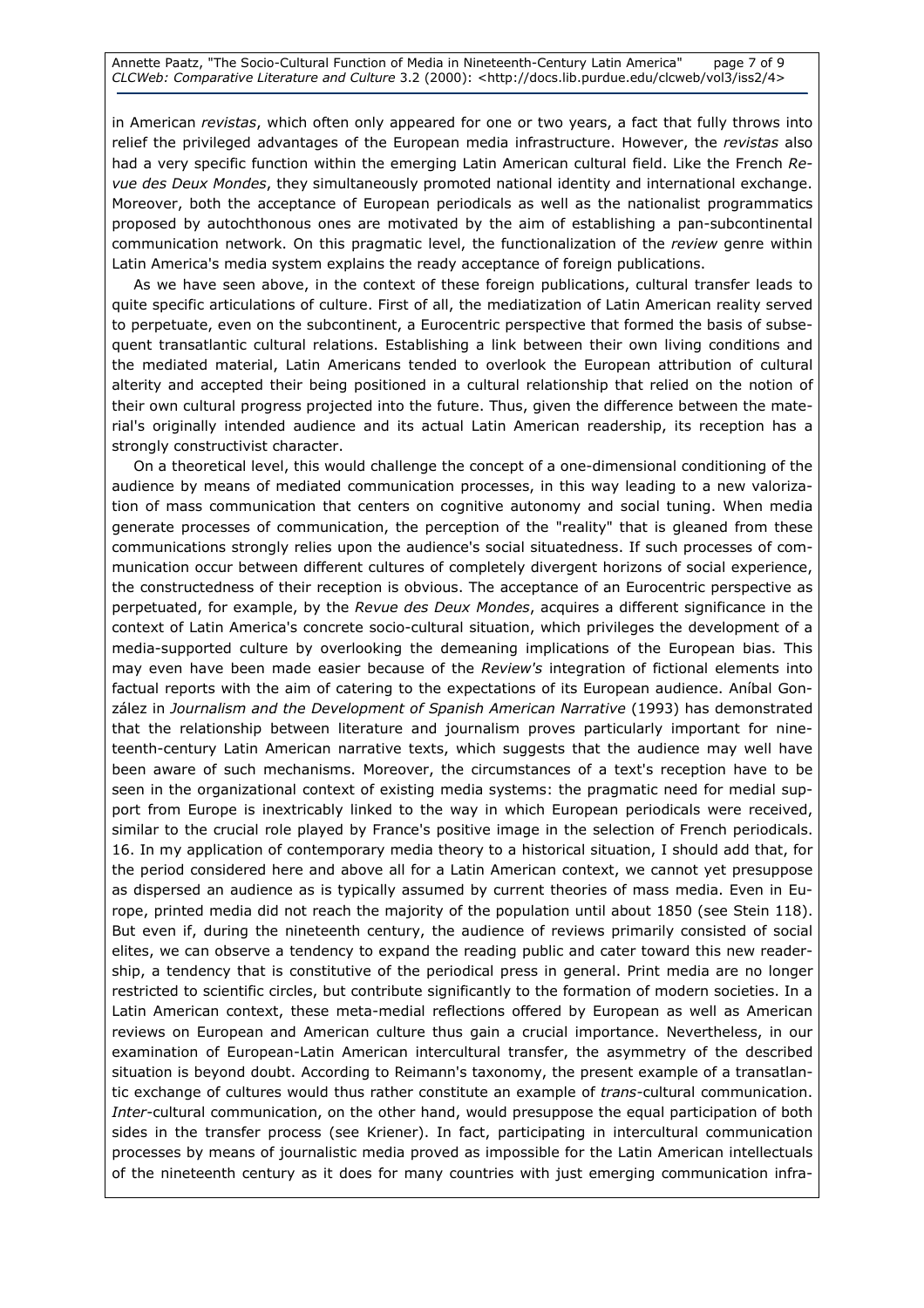Annette Paatz, "The Socio-Cultural Function of Media in Nineteenth-Century Latin America" page 8 of 9 CLCWeb: Comparative Literature and Culture 3.2 (2000): <http://docs.lib.purdue.edu/clcweb/vol3/iss2/4>

structures today. Owing to an existing North-South divide, with the communication monopoly located in industrialized countries, mass communication only runs in one direction, without allowing for a balanced participation of all partners involved as both subjects and objects of representation. My observations thus show that, despite Latin America's clear awareness of the necessity of transatlantic recognition, and despite its efforts to participate in a medially-organized communication process, it remained the "Other" in a Eurocentrically constructed notion of culture. The only way Latin America was able to somewhat relativize this imbalance was by dealing pragmatically with these hegemonial structures and appropriating the infrastructural advantages of the European media system for their own national and pan-American purposes.

#### Works Cited

- Amunátegui, Miguel Luis. "Literatura Americana. Si podrá haberla alguna vez, así como hay una francesa y una inglesa. Discurso de recepción en la Universidad de Chile." Anales de la Universidad de Chile 10 (1852): 457-66.
- Anderson, Benedict. Imagined Communities: Reflections on the Origin and Spread of Nationalism. London: Verso, 1999.
- Anonymous. "Bibliografía." El Investigador, Correspondencia entre Americanistas, Literatos, Educacionistas, Curiosos, Empleados, Etc. 1 (1880): 167.
- Carter, Boyd G. "Revistas literarías hispanoamericanas del siglo XIX." Historia de la literatura Hispanoamericana. Tomo II. Del neoclasicismo al modernismo. Ed. Luis Iñigo Madrigal. Madrid: Cátedra, 1987. 75-86.
- Carter, Boyd G. Historia de la literatura hispanoamericana a través de sus revistas. Mexico: Andrea, 1968.
- Carter, Boyd G. Las revistas literarias de Hispanoamérica. Breve historia y contenido. Mexico: Andrea, 1959.
- Elsner, Monika, Hans-Ulrich Gumbrecht, Thomas Müller, and Peter M. Spangenberg. "Zur Kulturgeschichte der Medien." Die Wirklichkeit der Medien. Ed. Klaus Merten, Siegfried J. Schmidt, and Siegfried Weischenberg. Opladen: Westdeutscher, 1994. 163-87.
- Englekirk, John E. "La literatura y la revista literaria en Hispanoamérica." Revista Iberoamericana 51(1961): 9- 79, 52 (1961): 219-79.
- Faulstich, Werner. Grundwissen Medien. München: Fink, 1994
- Furman, Nelly. La Revue des Deux Mondes et le romantisme (1831-1848). Genève: Droz, 1975.
- González, Aníbal. Journalism and the Development of Spanish American Narrative. Cambridge: Cambridge UP, 1993.
- Janik, Dieter. Die Anfänge einer nationalen literarischen Kultur in Argentinien und Chile. Eine kontrastive Studie auf der Grundlage der frühen Periodika (1800-1830). Tübingen: Narr, 1995.
- Kriener, Markus. "Kommunikative Identität. Zur Vielfalt und Einheit kultureller Kommunikation." Internationale Kommunikation. Ed. Markus Kriener and Miriam Meckel. Opladen: Westdeutscher, 1996. 201-12.
- López, Vicente Fidel. Evocaciones históricas. Buenos Aires: Secretaria de cultura de la Nación/ Fundación Universitaria de estudios avanzados, 1994.
- Martín-Barbero, Jesús. De los medios a las mediaciones. Comunicación, cultura y hegemonía. Barcelona: Gili, 1987.
- Merten, Klaus. "Evolution der Kommunikation." Die Wirklichkeit der Medien. Ed. Klaus Merten, Siegfried J. Schmidt, and Siegfried Weischenberg. Opladen: Westdeutscher, 1994. 141-62.
- Paatz, Annette. "Aspekte medialen Kulturtransfers im 19. Jahrhundert: Zur Positionierung der Revue des Deux Mondes im kulturellen Feld Lateinamerikas." Märkte, Medien und Vermittler. Fallstudien zur interkulturellen Vernetzung von Literatur und Film. Ed. Udo Schöning, Burkhard Pohl, and Manfred Engelbert. Göttingen: Wallstein, forthcoming.
- Paz Soldán, Mariano Felipe. "Biblioteca Peruana." Revista Peruana 1 (1879): 73-76.
- Paz Soldán, Mariano Felipe. "Biblioteca Peruana (Pe-Ru)." Revista Peruana 2 (1879): 459-68.
- Quesada, Vicente. "Prospecto." Revista de Buenos Aires 1 (1863): 3-6.
- Reclus, Elisée: "La Poésie et les poètes dans l'Amérique Espagnole." Revue des Deux Mondes 34 (1864): 902-29.
- Schmidt, Siegfried J. Die Welten der Medien. Grundlagen und Perspektiven der Medienbeobachtung. Braunschweig: Vieweg, 1996.
- Stein, Peter. "Zur kulturhistorischen Bedeutung der Druckmedien. Ausgewählte Diskussionsbeiträge."Medien und Kultur. Ed. Werner Faulstich. Göttingen: Vandenhoeck and Ruprecht, 1991. 116-33.

Author's profile: Annette Paatz works in Spanish and Latin American literature at the University of Göttingen, where she wrote her doctoral dissertation Vom Fenster aus gesehen? Perspektiven weiblicher Differenz im Erzählwerk von Carmen Martín Gaite (1994). Paatz's interests include nineteenth- and twentieth-century Latin American and Spanish prose narratives, the processes of cultural transfer between France and Latin America, comparative cultural and media history, and gender studies. Currently, she is working on a book-length study on the early novel in Chile and Argentina, focusing on the thematic propositions with regard to the constitution of post-independent social communities as well as on novelistic discourse as a cultural practice. 1997-99 Paatz collaborated at the University of Göttingen Center for Advanced Study on the Internationality of National Literatures in a project on nineteenth-century mediated cultural transfer between France and Latin America. The